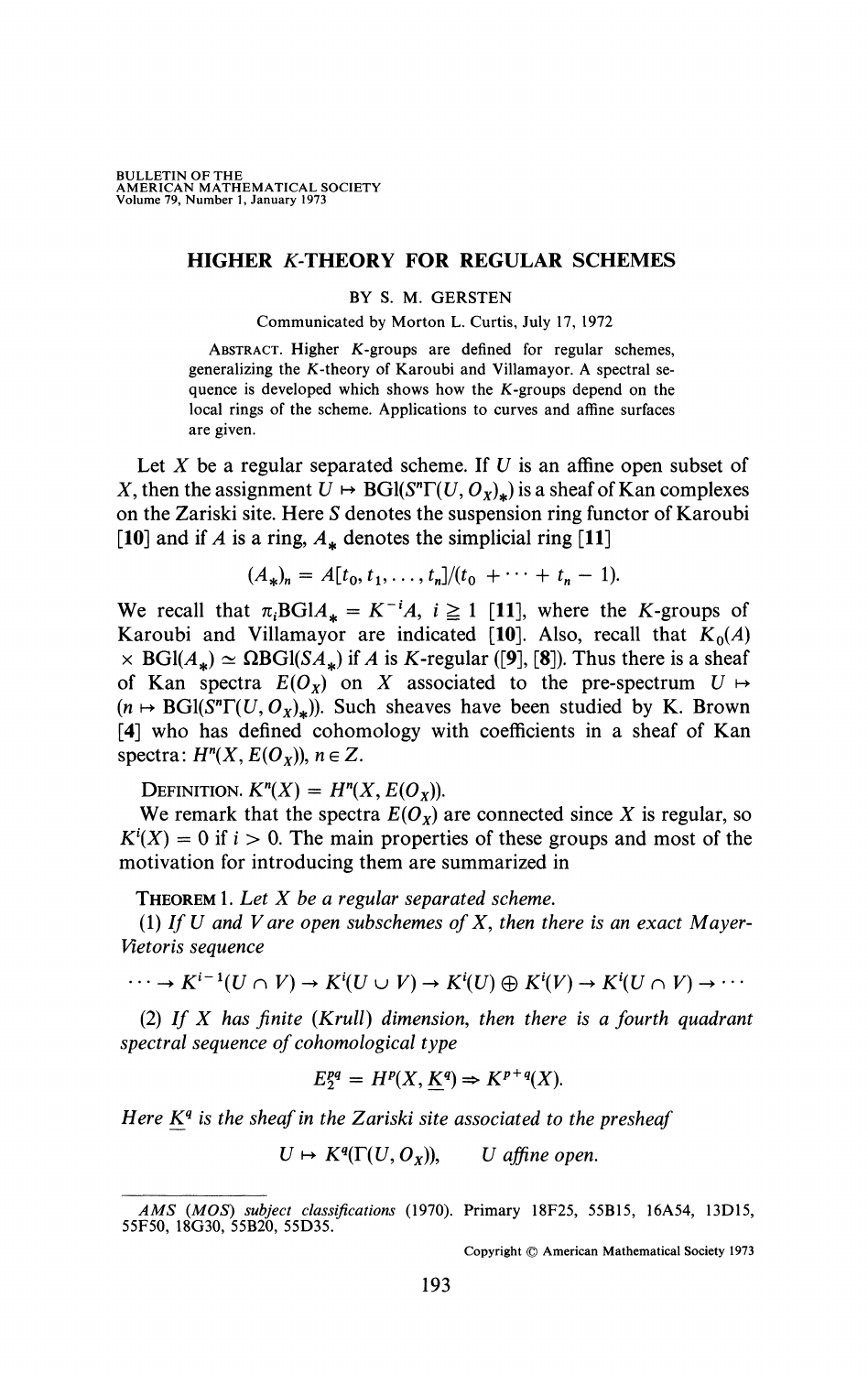(3) If  $X =$  spec A, then  $K^i(X) = K^i(A)$ , the Karoubi-Villamayor K-groups *of A.* 

(4)  $K^i(X \times_{\text{spec } Z} \text{spec } Z[t]) = K^i(X)$ .

The properties (1) and (2) are formal properties of sheaves of Kan spectra [4]. Property (4) is immediate, since the Karoubi-Villamayor theory is invariant under polynomial extension. Property (3) however is a theorem whose proof depends on the main results of [7]. In addition the Krull theory of divisors enters in the description of the affine opens of spec *A.* Full details will be published elsewhere.

Properties (1) and (3) actually serve to provide an axiomatic characterization for the theory, in the category of regular separated noetherian schemes, as a simple induction argument shows. Also, since *K<sup>n</sup> (X)* arise as the homotopy of a spectrum, these groups are the coefficient groups (cohomology of a point) in a generalized cohomology theory of complexes.

COROLLARY 2. *If X is a regular curve, then there are short exact sequences* 

$$
0 \to H^1(X, \underline{K}^{-n-1}) \to K^{-n}(X) \to H^0(X, \underline{K}^{-n}) \to 0, \quad \text{all } n \ge 0.
$$

This is merely the fact that the spectral sequence of Theorem 1 degenerates at the *E2* level for curves.

PROPOSITION 3. *If A is a Dedekind ring with field effractions* F, *then the sequence* 

 $\sim$   $\sim$ 

$$
K_2(A) \to K_2(F) \to \coprod_{\underline{m} \in \text{max } A} K_1(A/\underline{m}) \to K_1(A) \to \cdots
$$

*is exact.* 

REMARK. Exactness at  $K_2F$  was shown by Bass if *A* has only countably many maximal ideals [2]. Exactness at other points is classical.

One makes use of the recently discovered short exact sequence of K. Dennis and M. R. Stein [6] to construct a short exact sequence of sheaves

$$
0 \to \underline{K^{-2}} \to \underline{K_2 F_X} \to \coprod_v K_1(k_v) \to 0.
$$

Here  $K_2F_X$  is the constant sheaf where *F* is the field of rational functions of *X*, and  $\prod_{v} K_1(k_v)$  assigns to each open set *U* the group

$$
\prod_{v \in U; v \text{ closed}} K_1(k_v),
$$

where  $k_v$  is the residue class field at  $v$ . One takes the long exact cohomology sequence associated to this short exact sequence of sheaves, and splices it to the short exact sequences of Corollary 2 to get the result.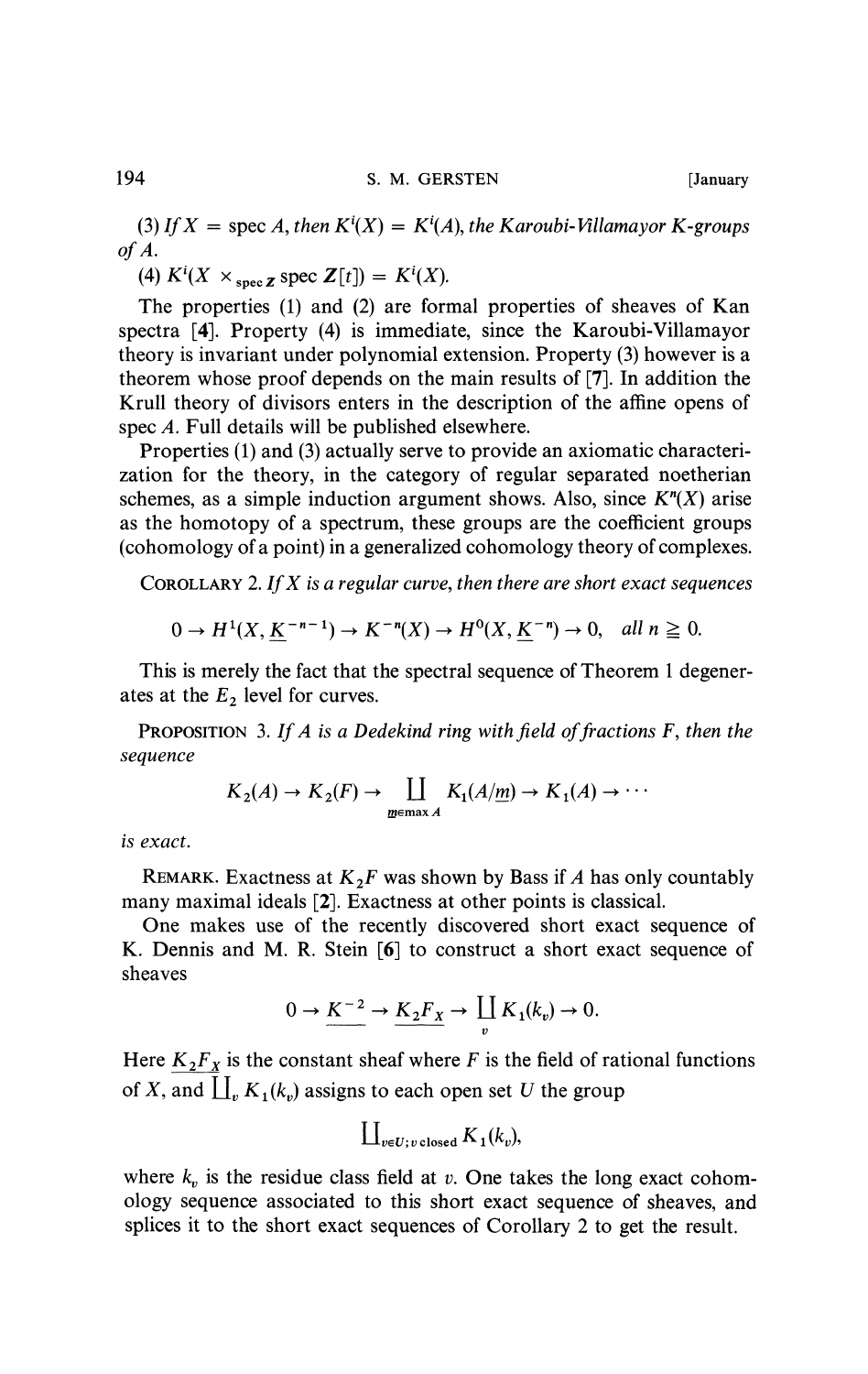PROPOSITION 4. Let X be a regular affine surface and suppose that  $\xi$  is a *vector bundle on X. Suppose in addition that* det £, *the determinant bundle in* Pic *X*, *is trivial. Then*  $\xi$  *and rank*  $\xi$  *have the same class in*  $K^0(X)$  *if and only if*  $c_2(\xi) = 0$ , where  $c_2(\xi) \in H^2(X, \underline{K}^{-2})$  is the universal second Chern *class of*  $\xi$ *.* 

The interpretation of the class of  $\xi$  in  $H^2(X, \underline{K}^{-2})$  as a universal Chern class is suggested by recent work of Spencer Bloch. This result follows from the spectral sequence of Theorem 1 with the observation that the differential  $d_2: H^0(X, \underline{K}^{-1}) \to H^2(X, \underline{K}^{-2})$  is zero, since  $H^0(X, \underline{K}^{-1})$  $= \Gamma(X, 0^*) = U(A)$  is a direct factor of  $K^{-1}(X) = K_1(A)$ , where  $A =$  $\Gamma(X, O_Y)$ .

Denote now by  $K_i^m(X)$ ,  $i = 0, 1$ , the K-groups of the abelian category of coherent  $O_\chi$  modules [1]. There are natural morphisms  $K_i \to K_{i+1}$ . Of course, by Theorem 1,  $K_i^{\alpha}(X) = K^{-1}(X)$  if X is affine and regular  $(i = 0, 1)$ . From the Mayer-Vietoris sequence of Theorem 1 and the corresponding Mayer-Vietoris sequence for  $K_0^{ab}$  (which can be deduced from [5, Proposition 7]), it follows that if the regular scheme *X* is the union of two open affines, then  $K_0^{ab}(X) = K^0(X)$ . In particular this holds for curves. However, we do not know how much more generally this result holds.

Concerning  $K_1^{40}$  the result is less satisfactory. Using the results of L. Robert's thesis [12] we can show

PROPOSITION 5. *If X is a complete nonsingular elliptic curve over the complex numbers, then*  $K_1^{ab}(X) \to K^{-1}(X)$  *is surjective but not injective.* 

If  $X$  is a complete nonsingular curve over the constant field  $k$ , the algebraic closure of a finite field, then using results of Tate [13] we can show that  $K^{-2}(X) = \text{Tor}(k^*, \text{Pic}(X))$  and  $K^{-1}(X) = k^* \otimes \text{Pic } X \cong k^*$ . The first assertion amounts to an identification of  $K^{-2}(X)$  with the tame kernel in the function field case.

## **REFERENCES**

1. H. Bass, *Algebraic K-theory,* Benjamin, New York, 1968. MR 40 #2736.

2. , *K2 des corps globaux,* Séminaire Bourbaki 1971, Exposé 394.

3. K. Brown, Thesis, M.I.T., Cambridge, Mass., 1971.

4. , *Abstract homotopy theory and generalized sheaf cohomology* (preprint).

5. A. Borel and J. P. Serre, Le theoreme de Kiemann-Koch, Bull. Soc. Math. France 86<br>(1958), 97–136. MR 22 #6817.<br>6. K. Dennis and M. R. Stein, A new exact sequence for  $K_2$  and some consequences for

*rings of integers,* Bull. Amer. Math. Soc. 78 (1972), 600-603. 7. S. M. Gersten, *A Mayer-Vietoris sequence in the K-theory of localizations. J. Pure Appl. Algebra* (to appear).

8. , *On the spectrum of algebraic K-theory,* Bull. Amer. Math. Soc. 78 (1972),  $216 - 219.$ <br>9. —

-, The relationship between the K-theory of Karoubi and Villamayor and the K*theory of Quillen* (preprint).